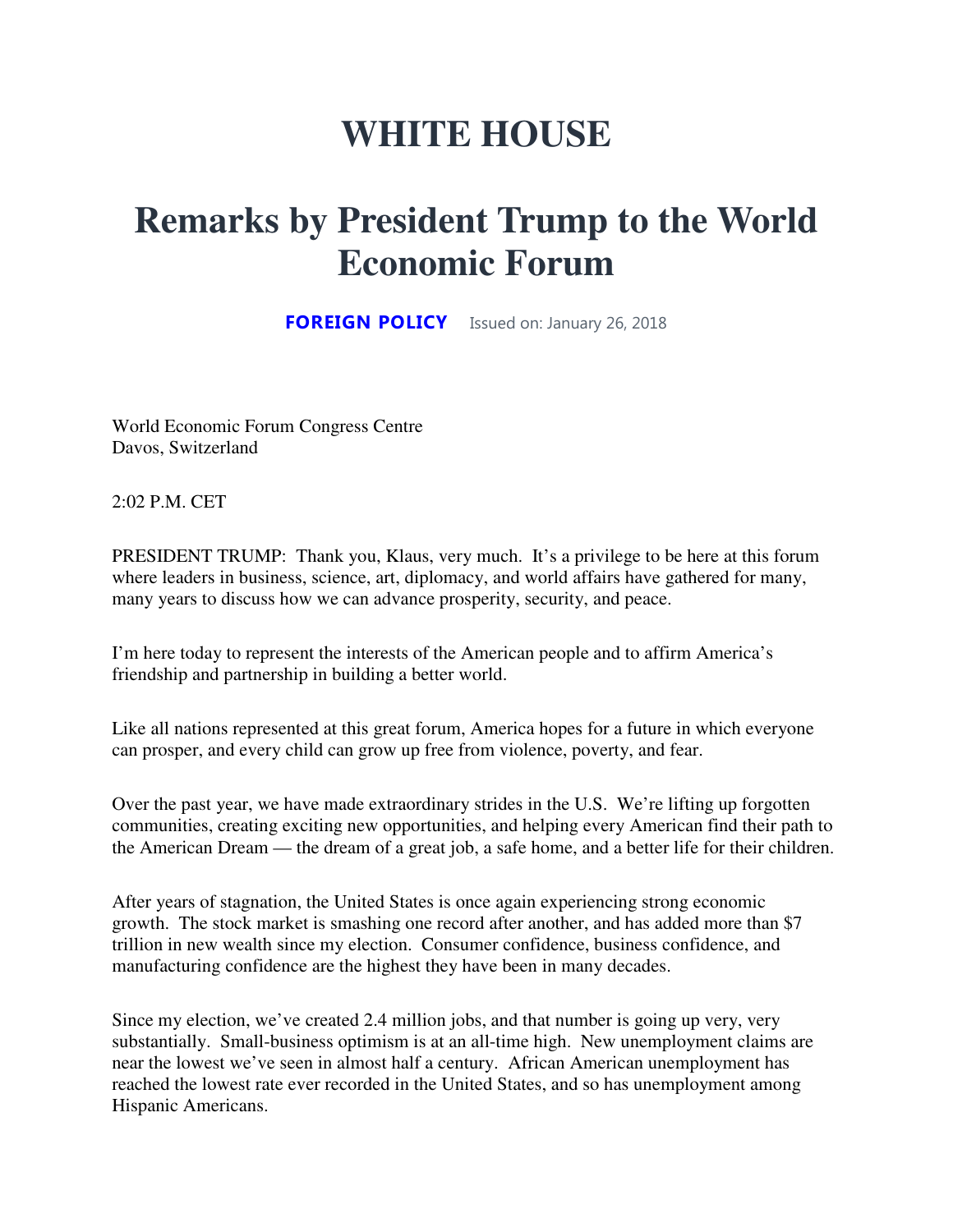The world is witnessing the resurgence of a strong and prosperous America. I'm here to deliver a simple message: There has never been a better time to hire, to build, to invest, and to grow in the United States. America is open for business, and we are competitive once again.

The American economy is by far the largest in the world, and we've just enacted the most significant tax cuts and reform in American history. We've massively cut taxes for the middle class and small businesses to let working families keep more of their hard-earned money. We lowered our corporate tax rate from 35 percent, all the way down to 21 percent. As a result, millions of workers have received tax cut bonuses from their employers in amounts as large as \$3,000.

The tax cut bill is expected to raise the average American's household income by more than \$4,000. The world's largest company, Apple, announced plans to bring \$245 billion in overseas profits home to America. Their total investment into the United States economy will be more than \$350 billion over the next five years.

Now is the perfect time to bring your business, your jobs, and your investments to the United States. This is especially true because we have undertaken the most extensive regulatory reduction ever conceived. Regulation is stealth taxation. The U.S., like many other countries, unelected bureaucrats — and we have — believe me, we have them all over the place — and they've imposed crushing and anti-business and anti-worker regulations on our citizens with no vote, no legislative debate, and no real accountability.

In America, those days are over. I pledged to eliminate two unnecessary regulations for every one new regulation. We have succeeded beyond our highest expectations. Instead of 2 for 1, we have cut 22 burdensome regulations for every 1 new rule. We are freeing our businesses and workers so they can thrive and flourish as never before. We are creating an environment that attracts capital, invites investment, and rewards production.

America is the place to do business. So come to America, where you can innovate, create, and build. I believe in America. As President of the United States, I will always put America first, just like the leaders of other countries should put their country first also.

But America first does not mean America alone. When the United States grows, so does the world. American prosperity has created countless jobs all around the globe, and the drive for excellence, creativity, and innovation in the U.S. has led to important discoveries that help people everywhere live more prosperous and far healthier lives.

As the United States pursues domestic reforms to unleash jobs and growth, we are also working to reform the international trading system so that it promotes broadly shared prosperity and rewards to those who play by the rules.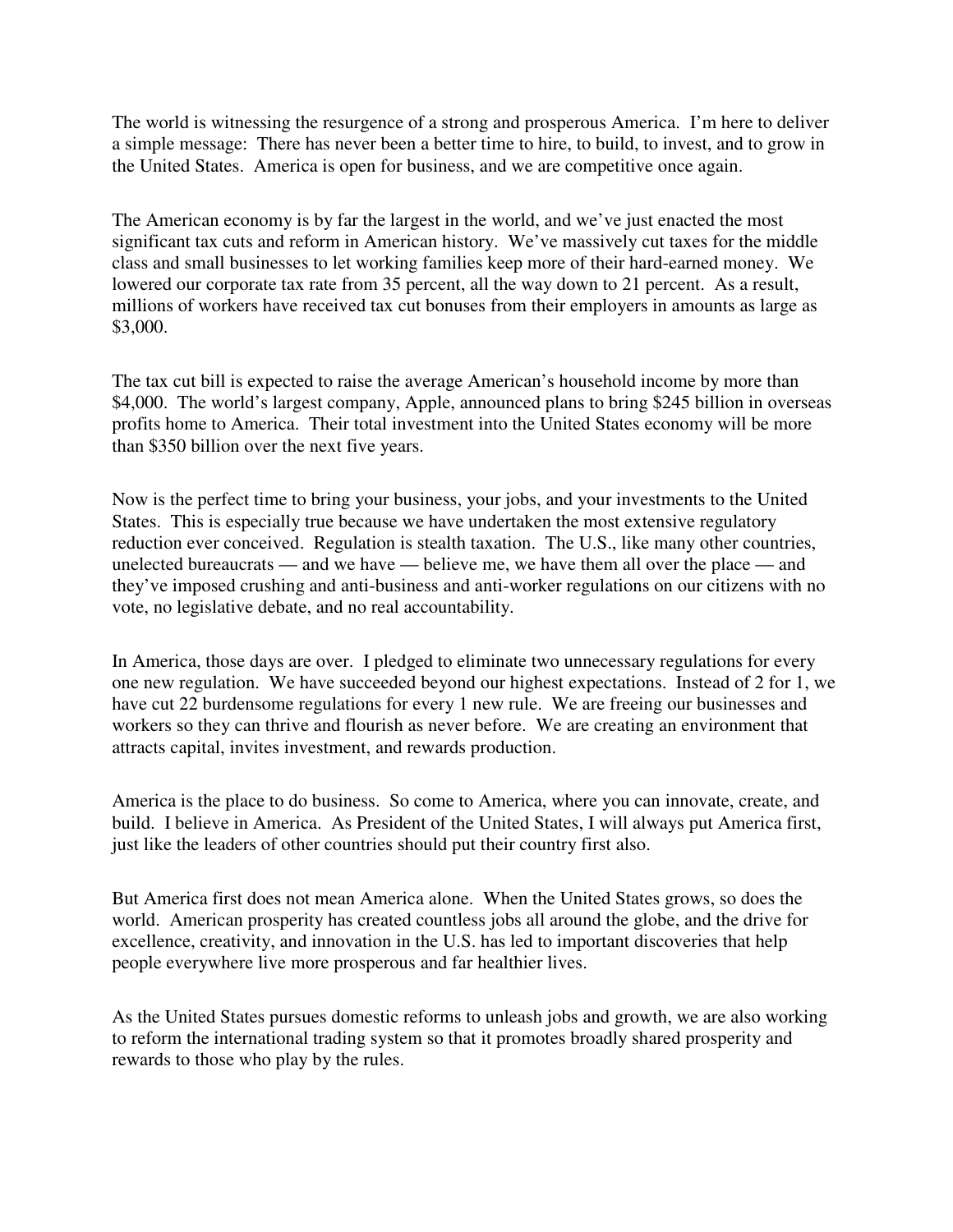We cannot have free and open trade if some countries exploit the system at the expense of others. We support free trade, but it needs to be fair and it needs to be reciprocal. Because, in the end, unfair trade undermines us all.

The United States will no longer turn a blind eye to unfair economic practices, including massive intellectual property theft, industrial subsidies, and pervasive state-led economic planning. These and other predatory behaviors are distorting the global markets and harming businesses and workers, not just in the U.S., but around the globe.

Just like we expect the leaders of other countries to protect their interests, as President of the United States, I will always protect the interests of our country, our companies, and our workers.

We will enforce our trade laws and restore integrity to our trading system. Only by insisting on fair and reciprocal trade can we create a system that works not just for the U.S. but for all nations.

As I have said, the United States is prepared to negotiate mutually beneficial, bilateral trade agreements with all countries. This will include the countries in TPP, which are very important. We have agreements with several of them already. We would consider negotiating with the rest, either individually, or perhaps as a group, if it is in the interests of all.

My administration is also taking swift action in other ways to restore American confidence and independence. We are lifting self-imposed restrictions on energy production to provide affordable power to our citizens and businesses, and to promote energy security for our friends all around the world. No country should be held hostage to a single provider of energy.

America is roaring back, and now is the time to invest in the future of America. We have dramatically cut taxes to make America competitive. We are eliminating burdensome regulations at a record pace. We are reforming the bureaucracy to make it lean, responsive, and accountable. And we are ensuring our laws are enforced fairly.

We have the best colleges and universities in the world, and we have the best workers in the world. Energy is abundant and affordable. There has never been a better time to come to America.

We are also making historic investments in the American military because we cannot have prosperity without security. To make the world safer from rogue regimes, terrorism, and revisionist powers, we are asking our friends and allies to invest in their own defenses and to meet their financial obligations. Our common security requires everyone to contribute their fair share.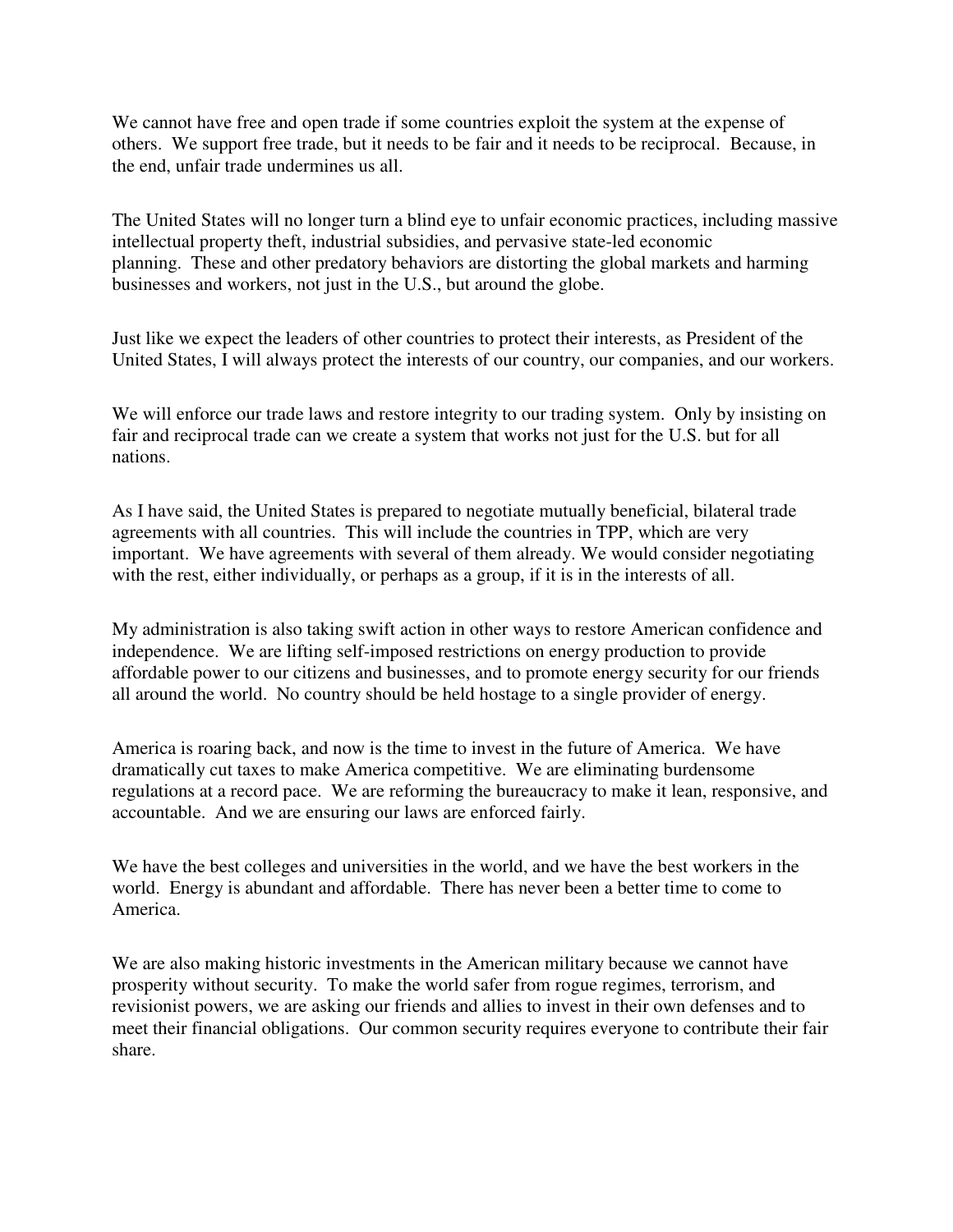My administration is proud to have led historic efforts, at the United Nations Security Council and all around the world, to unite all civilized nations in our campaign of maximum pressure to de-nuke the Korean Peninsula. We continue to call on partners to confront Iran's support for terrorists and block Iran's path to a nuclear weapon.

We're also working with allies and partners to destroy jihadist terrorist organizations such as ISIS, and very successfully so. The United States is leading a very broad coalition to deny terrorists control of their territory and populations, to cut off their funding, and to discredit their wicked ideology.

I am pleased to report that the coalition to defeat ISIS has retaken almost 100 percent of the territory once held by these killers in Iraq and Syria. There is still more fighting and work to be done and to consolidate our gains. We are committed to ensuring that Afghanistan never again becomes a safe haven for terrorists who want to commit mass murder to our civilian populations. I want to thank those nations represented here today that have joined in these crucial efforts. You are not just securing your own citizens, but saving lives and restoring hope for millions and millions of people.

When it comes to terrorism, we will do whatever is necessary to protect our nation. We will defend our citizens and our borders. We are also securing our immigration system, as a matter of both national and economic security.

America is a cutting-edge economy, but our immigration system is stuck in the past. We must replace our current system of extended-family chain migration with a merit-based system of admissions that selects new arrivals based on their ability to contribute to our economy, to support themselves financially, and to strengthen our country.

In rebuilding America, we are also fully committed to developing our workforce. We are lifting people from dependence to independence, because we know the single best anti-poverty program is a very simple and very beautiful paycheck.

To be successful, it is not enough to invest in our economy. We must invest in our people. When people are forgotten, the world becomes fractured. Only by hearing and responding to the voices of the forgotten can we create a bright future that is truly shared by all.

The nation's greatness is more than the sum of its production. A nation's greatness is the sum of its citizens: the values, pride, love, devotion, and character of the people who call that nation home.

From my first international G7 Summit, to the G20, to the U.N. General Assembly, to APEC, to the World Trade Organization, and today at the World Economic Forum, my administration has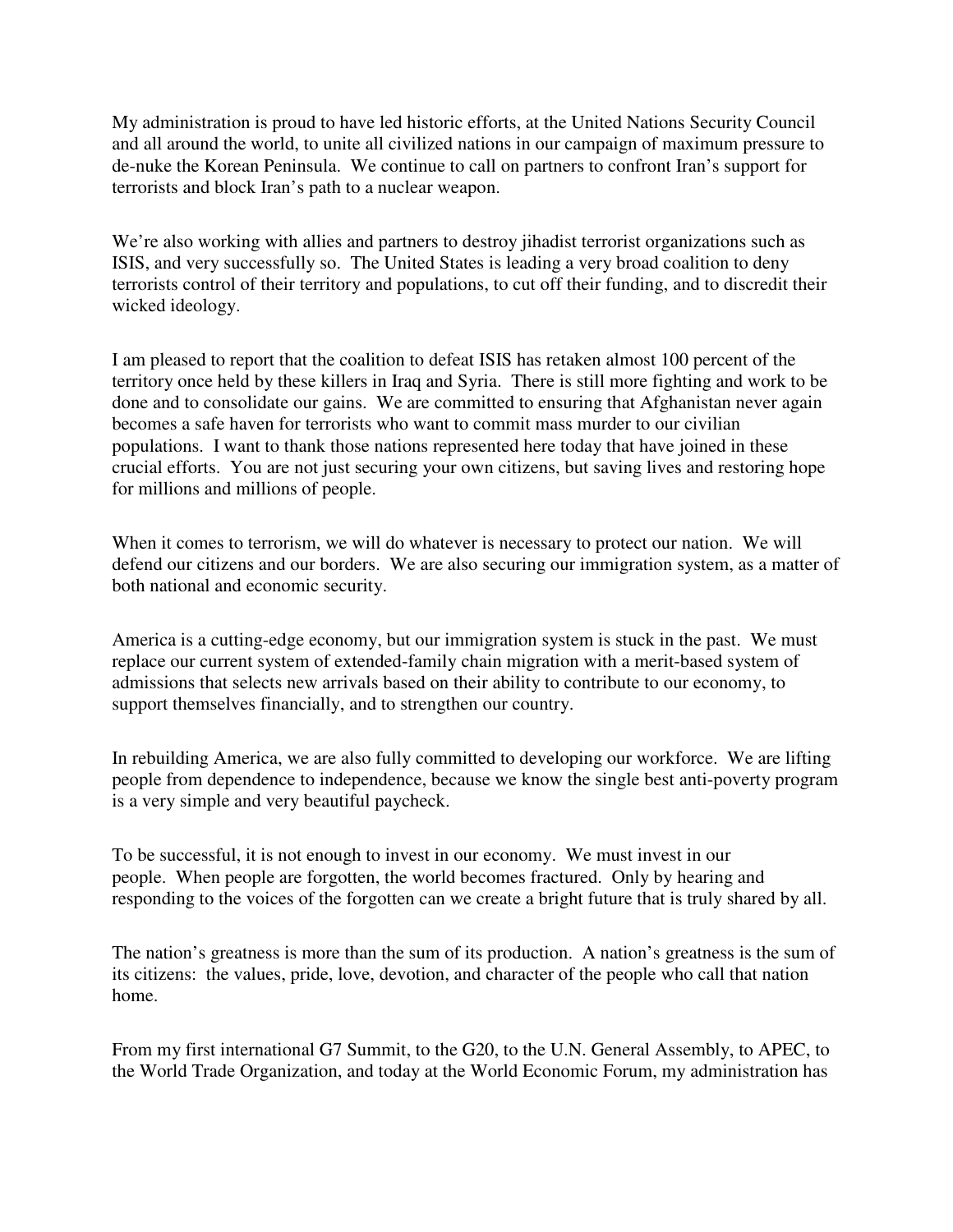not only been present, but has driven our message that we are all stronger when free, sovereign nations cooperate toward shared goals and they cooperate toward shared dreams.

Represented in this room are some of the remarkable citizens from all over the world. You are national leaders, business titans, industry giants, and many of the brightest minds in many fields.

Each of you has the power to change hearts, transform lives, and shape your countries' destinies. With this power comes an obligation, however — a duty of loyalty to the people, workers, and customers who have made you who you are.

So together, let us resolve to use our power, our resources, and our voices, not just for ourselves, but for our people — to lift their burdens, to raise their hopes, and to empower their dreams; to protect their families, their communities, their histories, and their futures.

That's what we're doing in America, and the results are totally unmistakable. It's why new businesses and investment are flooding in. It's why our unemployment rate is the lowest it's been in so many decades. It's why America's future has never been brighter.

Today, I am inviting all of you to become part of this incredible future we are building together.

Thank you to our hosts, thank you to the leaders and innovators in the audience. But most importantly, thank you to all of the hardworking men and women who do their duty each and every day, making this a better world for everyone. Together, let us send our love and our gratitude to make them, because they really make our countries run. They make our countries great.

Thank you, and God bless you all. Thank you very much. (Applause.) Thank you very much.

MR. SCHWAB: Thank you, Mr. President, for this inspiring speech. As it is tradition at the forum, I will ask you one or two questions.

And my first question is, why is the tax reform — why has it been of such a high priority for your administration?

PRESIDENT TRUMP: Well, first of all, Klaus, I want to congratulate you. This is an incredible group of people. We had dinner last night with about 15 leaders of industry, none of whom I knew, but all of whom I've read about for years. And it was truly an incredible group. But I think I have 15 new friends. So this has been really great what you've done and putting it together, the economic forum.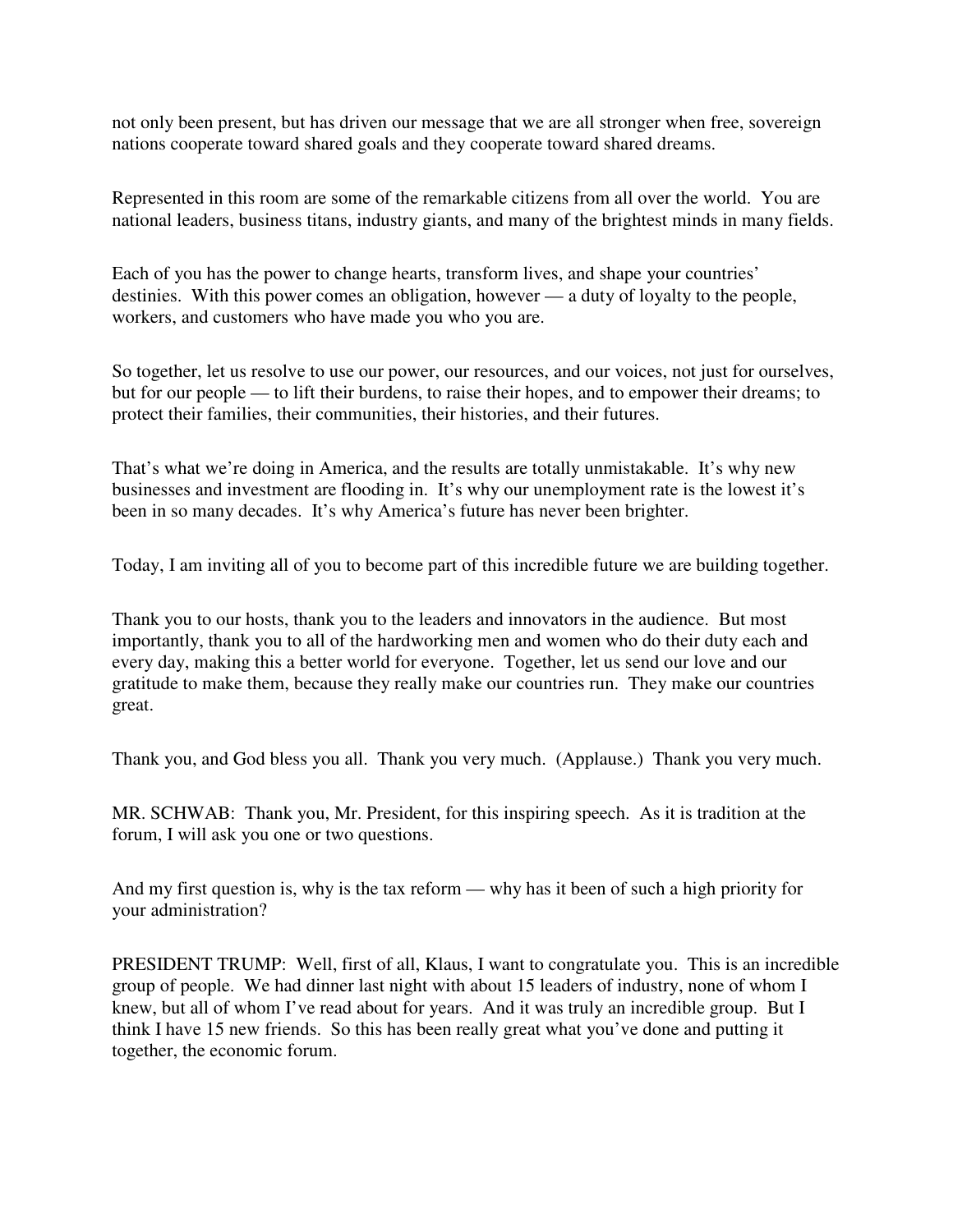The tax reform was a dream of a lot of people over many years, but they weren't able to get it done. Many people tried, and Ronald Reagan was really the last to make a meaningful cut and reform. And ours is cutting and reforming. We emphasize cut, but the reform is probably almost as important. We've wanted to do it. It is very tough, politically, to do it. Hard to believe that would be, but it is very, very tough. That's why it hasn't been done in close to 40 years.

And once we got it going, it was going. And the big — and I wouldn't say a total surprise, but one of the big things that happened and took place is AT&T and some others came out very early and they said they were going to pay thousands and thousands of dollars to people that work for their companies. And you have 300,000, 400,000, 500,000 people working for these companies, and all of a sudden it became like a big waterfall, a big, beautiful waterfall where so many companies are doing it. And even today they just announced many more. But every day they announce more and more. And now it's a fight for who's going to give the most. It started at 1,000, and now we have them up to 3,000.

This is something that we didn't anticipate. Oftentimes in business, things happen that you don't anticipate. Usually that's a bad thing, but this was a good thing. This came out of nowhere. Nobody ever thought of this as a possibility even. It wasn't in the equation. We waited — we said, wait until February 1st when the checks start coming in. And people, Klaus, have a lot more money in their paycheck — because it's not just a little money, this is a lot of money for people making a living doing whatever they may be doing.

And we really though February 1st it was going to kick in and everybody was going to be well, we haven't even gotten there yet and it's kicked in. And it's had an incredible impact on the stock market and the stock prices. We've set 84 records since my election — record stock market prices, meaning we hit new highs 84 different times out of a one-year period. And that's a great thing. And in all fairness, that was done before we passed the tax cuts and tax reform.

So what happened is really something special. Then, as you know, and as I just said, Apple came in with \$350 billion. And I tell you, I spoke with Tim Cook; I said, Tim, I will never consider this whole great run that we've made complete until you start building plants in the U.S. And I will tell you, this moved up very substantially. But when I heard 350, I thought he was talking — I thought they were talking \$350 million. And, by the way, that's a nice-sized plant. Not the greatest, but not bad. And they said, "No, sir. It's \$350 billion." I said, that is something.

Well, we have tremendous amounts of money, including my newfound friends from last night great companies. They're all investing. When one of the gentlemen said he's putting in \$2 billion because of the tax cuts, I said to myself, "Wow, he's actually the cheap one in the group" — because they're putting in massive numbers of billions of dollars.

So I think you have a brand-new United States. You have a United States where people from all over the world are looking to come in and invest, and there's just nothing like what's happening.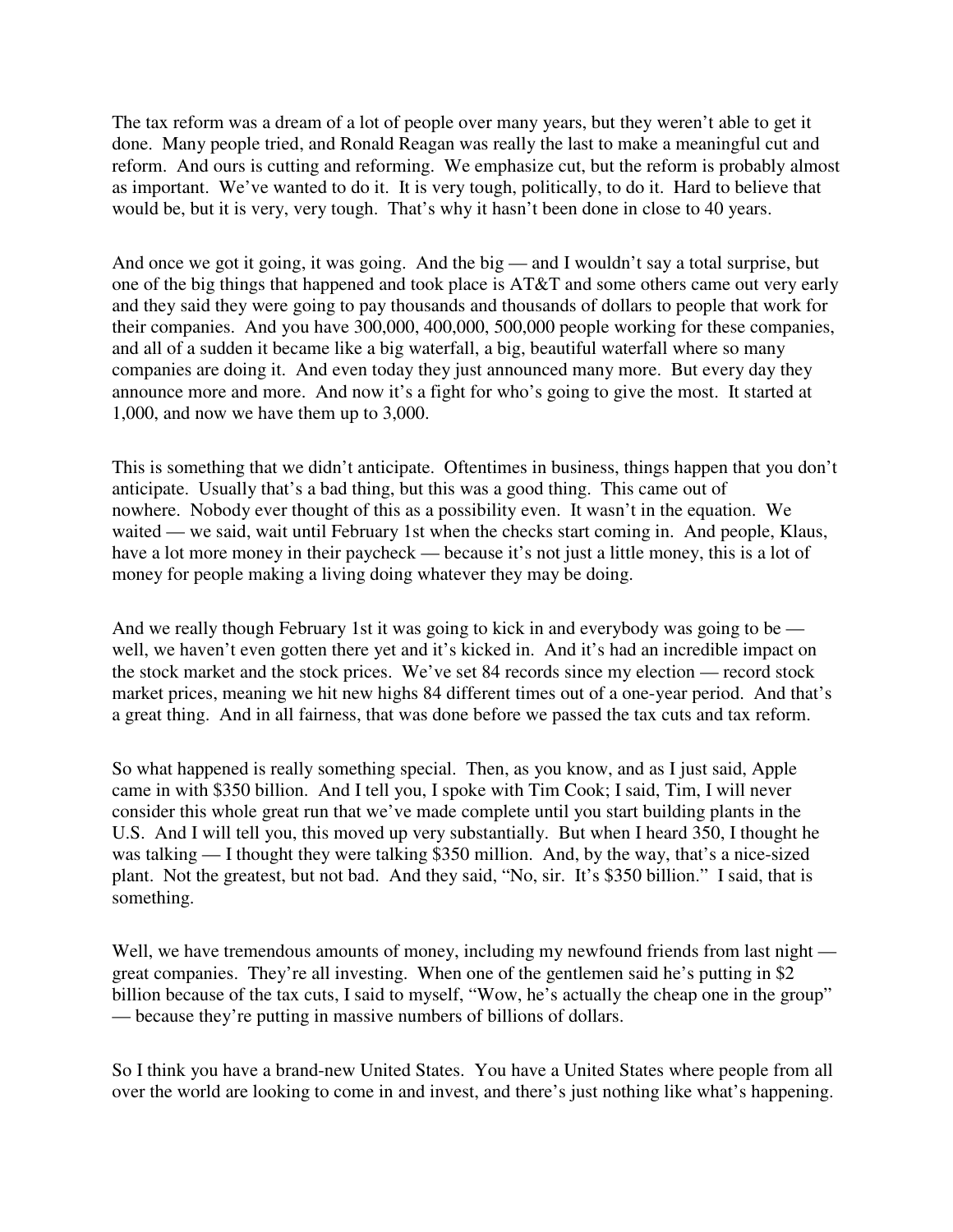And I just want to finish by  $- I$  have a group of people that have been so  $- I$  have a whole lot of them, so I won't introduce because then I'll insult at least half of them. But I've had a group of people that worked so hard on this and other things.

And we're really doing — we had a great first year — so successful in so many different ways. And there's a tremendous spirit. When you look at all of the different charts and polls, and you see, as an example, African American unemployment at the historic low — it's never had a period of time like this. Same with Hispanic. Women at a 17-year low. It's very heartwarming to see. But there's a tremendous spirit in the United States. I would say it's a spirit like I have never witnessed before. I've been here for awhile. I have never witnessed the spirit that our country has right now.

So I just want to thank you all, and all those that are pouring billions of dollars into our country, or ten dollars into our country, we thank you very much. Thank you.

MR. SCHWAB: Mr. President, I will ask you, maybe, a personal question. But before doing so, I'd just like to —

PRESIDENT TRUMP: Sounds very interesting.

MR. SCHWAB: — acknowledge that —

PRESIDENT TRUMP: I didn't know about this one.

MR. SCHWAB: I would like to acknowledge the strong presence of your Cabinet members

PRESIDENT TRUMP: Yes.

MR. SCHWAB: — who tremendously contributed to the discussions the last (inaudible).

PRESIDENT TRUMP: Good, I would like to do that. That's very nice.

MR. SCHWAB: Yeah. Now —

PRESIDENT TRUMP: Steven, Wilbur, Gary, Robert, even my General and my various other generals, you know. We're making our military protection a little bit better for us too. So thank you very much. Does everybody understand that? I think so. Thank you all for being here.

MR. SCHWAB: Now my, maybe personal, question would be: What experience from your past have been most useful in preparing you for the Presidency?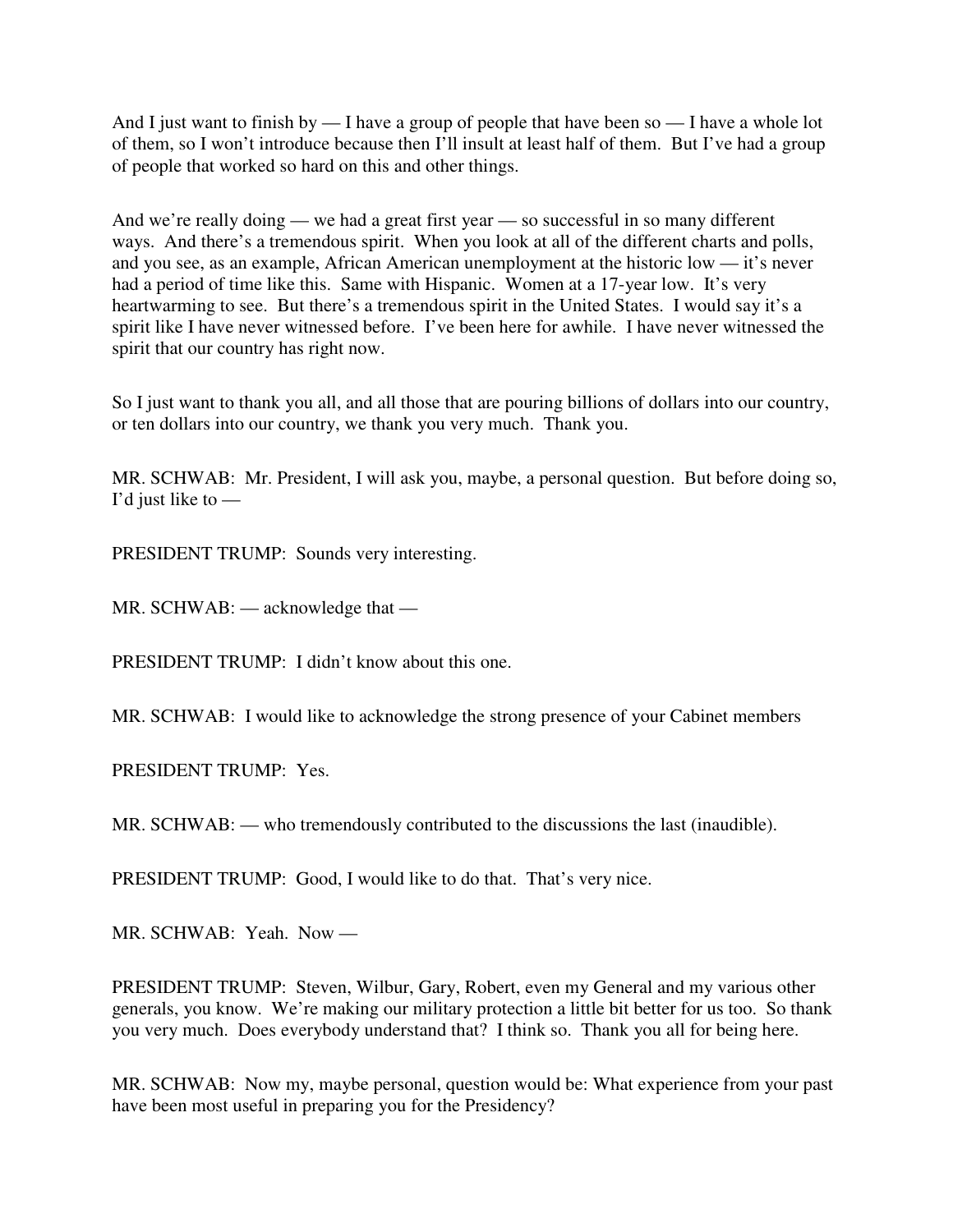PRESIDENT TRUMP: Well, being a businessman has been a great experience for me. I've loved it. I've always loved business. I've always been good at building things, and I've always been successful at making money. I'd buy things that would fail –that would be failures — and I'd turn them around and try and get them for the right price, and then I'd turn them around and make them successful. And I've been good at it. And that takes a certain ability.

And, you know, historically, I guess, there's never really been a businessman or businessperson elected President. It's always been a general or a politician. Throughout history, it's always been a general — you had to be a general — but mostly it was politicians. You never have a businessman.

And then, in all fairness, I was saying to Klaus last night: Had the opposing party to me won some of whom you backed, some of the people in the room — instead of being up almost 50 percent — the stock market is up since my election almost 50 percent — rather than that, I believe the stock market from that level, the initial level, would have been down close to 50 percent. That's where we were heading. I really believe that — because they were going to put on massive new regulations. You couldn't breathe. It was choking our country to death. And I was able to see that, Klaus, as a businessperson.

The other thing is, I've always seemed to get, for whatever reason, a disproportionate amount of press or media. (Laughter.) Throughout my whole life — somebody will explain someday why — but I've always gotten a lot. (Laughter.) And as businessman I was always treated really well by the press. The numbers speak and things happen, but I've always really had a very good press. And it wasn't until I became a politician that I realized how nasty, how mean, how vicious, and how fake the press can be. As the cameras start going off in the background. (Laughter.)

But overall — I mean, the bottom line — somebody said, well, they couldn't have been that bad because here we are — we're President. And I think we're doing a really great job with my team. I have a team of just tremendous people, and I think we're doing a very special job. And I really believe it was time, and it was time to do that job, because I don't think the United States would have done very well if it went through four or eight more years of regulation and, really, a very anti-business group of people.

We have a very pro-business group. We have regulations cut to a level — in the history of our country, Klaus — this was reported recently. In one year we've cut more regulations in my administration than any other administration in four, eight, or sixteen years, in the one case. We've cut more regulations in one year, and we have a ways to go. I mean, we're probably 50 percent done.

And we're going to have regulation. There's nothing wrong with rules and regulations; you need them. But we've cut more than any administration ever in the history of our country, and we still